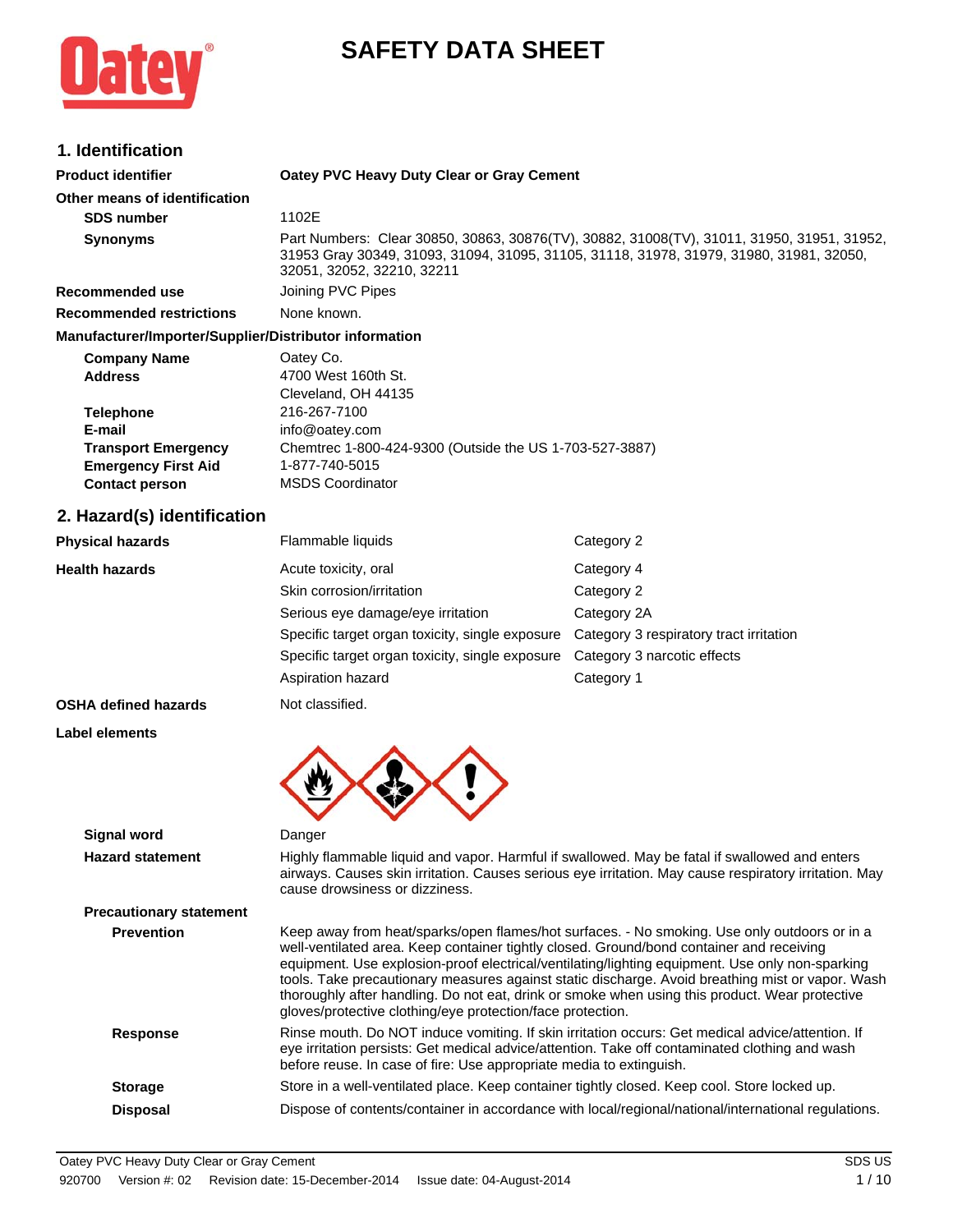Frequent or prolonged contact may defat and dry the skin, leading to discomfort and dermatitis. May form explosive peroxides. Contains a chemical classified by the US EPA as a suspected possible carcinogen.

#### **Supplemental information**

Not applicable.

# **3. Composition/information on ingredients**

| <b>Mixtures</b>           |                   |           |
|---------------------------|-------------------|-----------|
| <b>Chemical name</b>      | <b>CAS number</b> | %         |
| Furan, Tetrahydro-        | 109-99-9          | $30 - 60$ |
| 2-Propanone               | 67-64-1           | $10 - 30$ |
| Cyclohexanone             | 108-94-1          | $10 - 30$ |
| Polyvinyl chloride        | 9002-86-2         | $10 - 30$ |
| Methyl ethyl ketone       | 78-93-3           | $5 - 10$  |
| Colloidal silicon dioxide | 112945-52-5       | $1 - 5$   |

\*Designates that a specific chemical identity and/or percentage of composition has been withheld as a trade secret.

# **4. First-aid measures**

| Inhalation                                                                   | Remove victim to fresh air and keep at rest in a position comfortable for breathing. Call a POISON<br>CENTER or doctor/physician if you feel unwell.                                                                                                                                                                                                                                |  |
|------------------------------------------------------------------------------|-------------------------------------------------------------------------------------------------------------------------------------------------------------------------------------------------------------------------------------------------------------------------------------------------------------------------------------------------------------------------------------|--|
| <b>Skin contact</b>                                                          | Take off immediately all contaminated clothing. Wash with plenty of soap and water. If skin<br>irritation occurs: Get medical advice/attention. Take off contaminated clothing and wash before<br>reuse.                                                                                                                                                                            |  |
| Eye contact                                                                  | Immediately flush eyes with plenty of water for at least 15 minutes. Remove contact lenses, if<br>present and easy to do. Continue rinsing. If eye irritation persists: Get medical advice/attention.                                                                                                                                                                               |  |
| Ingestion                                                                    | Call a physician or poison control center immediately. Do not induce vomiting. If vomiting occurs,<br>keep head low so that stomach content doesn't get into the lungs. Aspiration may cause<br>pulmonary edema and pneumonitis.                                                                                                                                                    |  |
| <b>Most important</b><br>symptoms/effects, acute and<br>delayed              | Symptoms may include stinging, tearing, redness, swelling, and blurred vision. Skin irritation.<br>Vapors have a narcotic effect and may cause headache, fatigue, dizziness and nausea. May<br>cause redness and pain.                                                                                                                                                              |  |
| Indication of immediate<br>medical attention and special<br>treatment needed | Provide general supportive measures and treat symptomatically. Thermal burns: Flush with water<br>immediately. While flushing, remove clothes which do not adhere to affected area. Call an<br>ambulance. Continue flushing during transport to hospital. In case of shortness of breath, give<br>oxygen. Keep victim warm. Keep victim under observation. Symptoms may be delayed. |  |
| <b>General information</b>                                                   | Take off all contaminated clothing immediately. IF exposed or concerned: Get medical<br>advice/attention. Ensure that medical personnel are aware of the material(s) involved, and take<br>precautions to protect themselves. Wash contaminated clothing before reuse.                                                                                                              |  |
| 5. Fire-fighting measures                                                    |                                                                                                                                                                                                                                                                                                                                                                                     |  |
| Suitable extinguishing media                                                 | Alcohol resistant foam. Water fog. Dry chemical powder. Carbon dioxide (CO2).                                                                                                                                                                                                                                                                                                       |  |
| <b>Unsuitable extinguishing</b><br>media                                     | Do not use water jet as an extinguisher, as this will spread the fire.                                                                                                                                                                                                                                                                                                              |  |
| Specific hazards arising from<br>the chemical                                | Vapors may form explosive mixtures with air. Vapors may travel considerable distance to a source<br>of ignition and flash back. During fire, gases hazardous to health may be formed.                                                                                                                                                                                               |  |
| Special protective equipment<br>and precautions for firefighters             | Self-contained breathing apparatus and full protective clothing must be worn in case of fire.                                                                                                                                                                                                                                                                                       |  |
| <b>Fire fighting</b><br>equipment/instructions                               | In case of fire and/or explosion do not breathe fumes. Move containers from fire area if you can do<br>so without risk.                                                                                                                                                                                                                                                             |  |
| <b>Specific methods</b>                                                      | Use standard firefighting procedures and consider the hazards of other involved materials.                                                                                                                                                                                                                                                                                          |  |
| <b>General fire hazards</b>                                                  | Highly flammable liquid and vapor. This product contains tetrahydrofuran that may form explosive<br>organic peroxide when exposed to air or light or with age.                                                                                                                                                                                                                      |  |
|                                                                              |                                                                                                                                                                                                                                                                                                                                                                                     |  |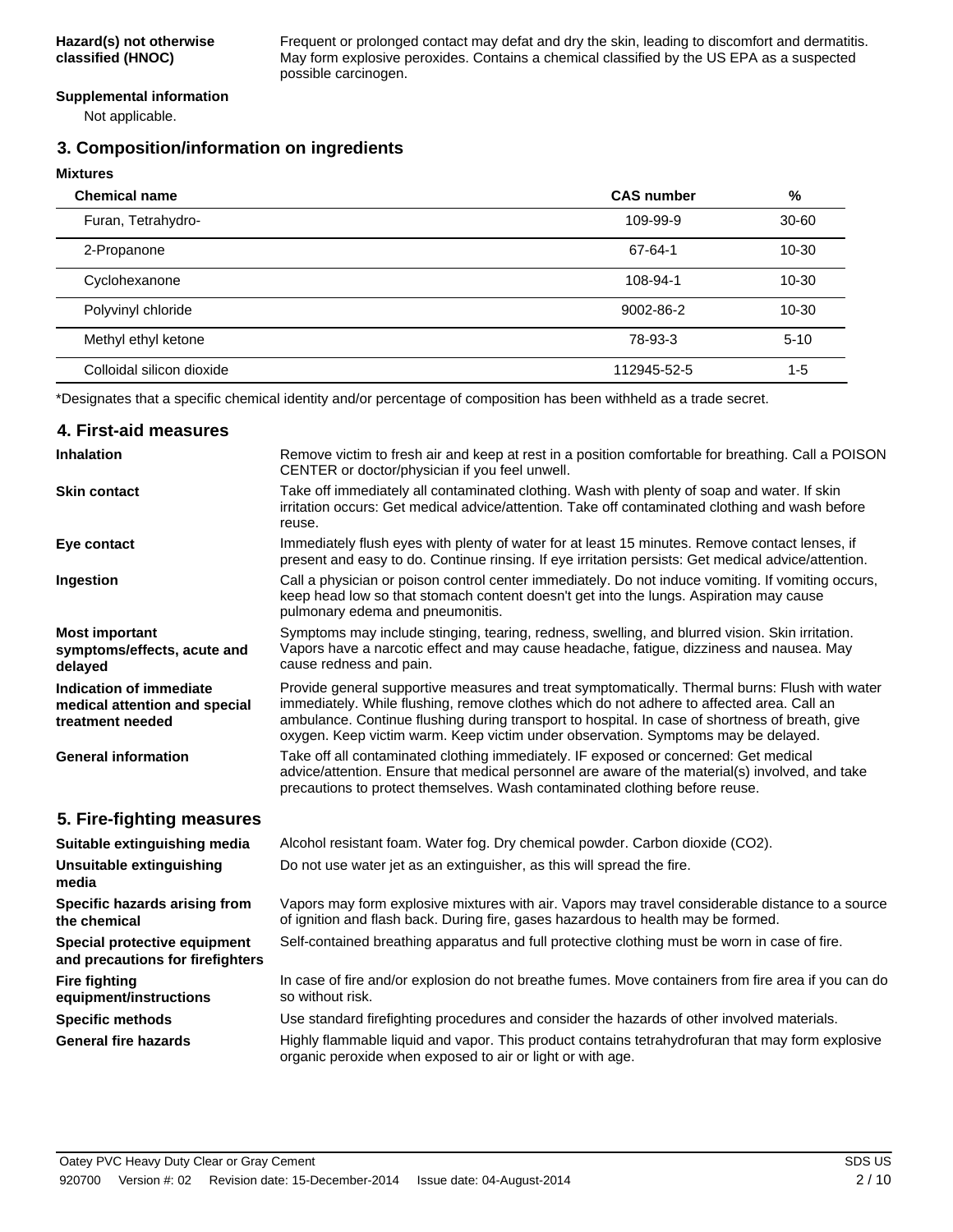# **6. Accidental release measures**

| Personal precautions,<br>protective equipment and<br>emergency procedures | Keep unnecessary personnel away. Keep people away from and upwind of spill/leak. Keep out of<br>low areas. Eliminate all ignition sources (no smoking, flares, sparks, or flames in immediate area).<br>Wear appropriate protective equipment and clothing during clean-up. Avoid inhalation of vapors or<br>mists. Do not touch damaged containers or spilled material unless wearing appropriate protective<br>clothing. Ventilate closed spaces before entering them. Local authorities should be advised if<br>significant spillages cannot be contained. For personal protection, see section 8 of the SDS.                                                                                                                                      |
|---------------------------------------------------------------------------|-------------------------------------------------------------------------------------------------------------------------------------------------------------------------------------------------------------------------------------------------------------------------------------------------------------------------------------------------------------------------------------------------------------------------------------------------------------------------------------------------------------------------------------------------------------------------------------------------------------------------------------------------------------------------------------------------------------------------------------------------------|
| <b>Methods and materials for</b><br>containment and cleaning up           | Eliminate all ignition sources (no smoking, flares, sparks, or flames in immediate area). Take<br>precautionary measures against static discharge. Use only non-sparking tools. Keep combustibles<br>(wood, paper, oil, etc.) away from spilled material.                                                                                                                                                                                                                                                                                                                                                                                                                                                                                             |
|                                                                           | Large Spills: Stop the flow of material, if this is without risk. Dike the spilled material, where this is<br>possible. Cover with plastic sheet to prevent spreading. Use a non-combustible material like<br>vermiculite, sand or earth to soak up the product and place into a container for later disposal. Use<br>water spray to reduce vapors or divert vapor cloud drift. Prevent entry into waterways, sewer,<br>basements or confined areas. Following product recovery, flush area with water.                                                                                                                                                                                                                                               |
|                                                                           | Small Spills: Wipe up with absorbent material (e.g. cloth, fleece). Clean surface thoroughly to<br>remove residual contamination.                                                                                                                                                                                                                                                                                                                                                                                                                                                                                                                                                                                                                     |
|                                                                           | Never return spills to original containers for re-use. For waste disposal, see section 13 of the SDS.                                                                                                                                                                                                                                                                                                                                                                                                                                                                                                                                                                                                                                                 |
| <b>Environmental precautions</b>                                          | Avoid discharge into drains, water courses or onto the ground.                                                                                                                                                                                                                                                                                                                                                                                                                                                                                                                                                                                                                                                                                        |
| 7. Handling and storage                                                   |                                                                                                                                                                                                                                                                                                                                                                                                                                                                                                                                                                                                                                                                                                                                                       |
| <b>Precautions for safe handling</b>                                      | Vapors may form explosive mixtures with air. Do not handle, store or open near an open flame,<br>sources of heat or sources of ignition. Protect material from direct sunlight. Take precautionary<br>measures against static discharges. All equipment used when handling the product must be<br>grounded. Use non-sparking tools and explosion-proof equipment. Do not taste or swallow. Avoid<br>breathing mist or vapor. Avoid contact with skin. Avoid contact with eyes. Avoid prolonged<br>exposure. Avoid contact with clothing. Provide adequate ventilation. Wear appropriate personal<br>protective equipment. Observe good industrial hygiene practices. When using, do not eat, drink or<br>smoke. Wash hands thoroughly after handling. |
| Conditions for safe storage,<br>including any incompatibilities           | Store locked up. Keep away from heat, sparks and open flame. Prevent electrostatic charge<br>build-up by using common bonding and grounding techniques. Store in original tightly closed<br>container. Store in a cool, dry place out of direct sunlight. Store in a well-ventilated place. Store<br>away from incompatible materials (see Section 10 of the SDS). Keep in an area equipped with<br>sprinklers.                                                                                                                                                                                                                                                                                                                                       |

# **8. Exposure controls/personal protection**

# **Occupational exposure limits**

**U.S. - OSHA**

| <b>Components</b>                                                  | <b>Type</b> | Value          | <b>Form</b>  |
|--------------------------------------------------------------------|-------------|----------------|--------------|
| Colloidal silicon dioxide<br>(CAS 112945-52-5)                     | <b>TWA</b>  | $0.8$ mg/m $3$ | Unspecified. |
|                                                                    |             | 20 mppcf       | Unspecified. |
| US. OSHA Specifically Regulated Substances (29 CFR 1910.1001-1050) |             |                |              |
| <b>Components</b>                                                  | <b>Type</b> | Value          |              |
| Polyvinyl chloride (CAS<br>$9002 - 86 - 2$                         | <b>STEL</b> | 5 ppm          |              |
|                                                                    | <b>TWA</b>  | 1 ppm          |              |
| US. OSHA Table Z-1 Limits for Air Contaminants (29 CFR 1910.1000)  |             |                |              |
| <b>Components</b>                                                  | <b>Type</b> | Value          | Form         |
| 2-Propanone (CAS 67-64-1)                                          | <b>PEL</b>  | 2400 mg/m3     |              |
|                                                                    |             | 1000 ppm       |              |
| Cyclohexanone (CAS<br>$108-94-1)$                                  | <b>PEL</b>  | 200 mg/m3      |              |
|                                                                    |             | 50 ppm         |              |
| Furan, Tetrahydro- (CAS<br>$109 - 99 - 9)$                         | <b>PEL</b>  | 590 mg/m3      |              |
|                                                                    |             | $200$ ppm      |              |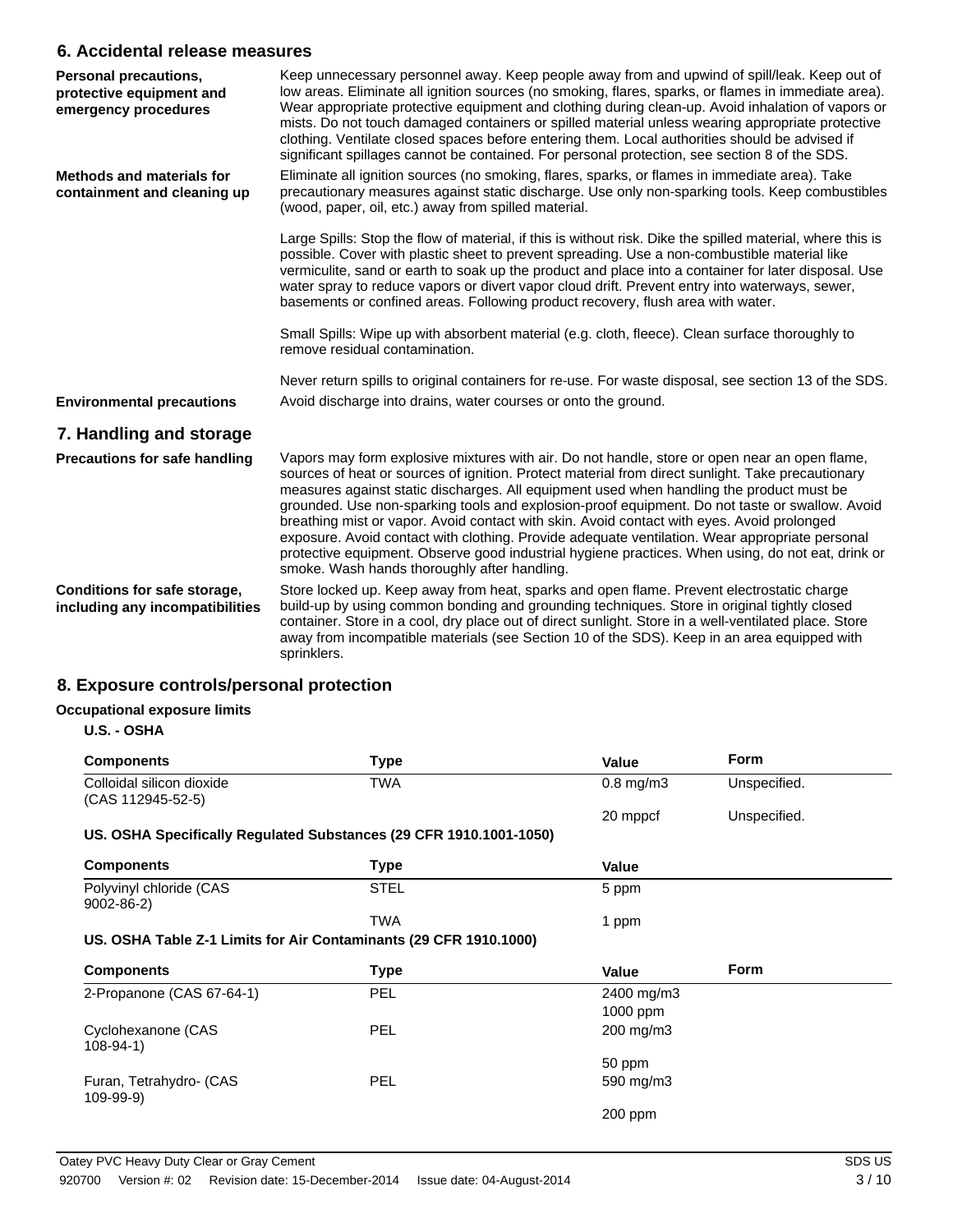#### **US. OSHA Table Z-1 Limits for Air Contaminants (29 CFR 1910.1000)**

| <b>Components</b>                                                | <b>Type</b> | Value          | Form                 |
|------------------------------------------------------------------|-------------|----------------|----------------------|
| Methyl ethyl ketone (CAS<br>78-93-3)                             | PEL         | 590 mg/m3      |                      |
|                                                                  |             | 200 ppm        |                      |
| Polyvinyl chloride (CAS<br>$9002 - 86 - 2$                       | PEL         | $5$ mg/m $3$   | Respirable fraction. |
| US. OSHA Table Z-3 (29 CFR 1910.1000)                            |             | 15 mg/m3       | Total dust.          |
| <b>Components</b>                                                | <b>Type</b> | Value          |                      |
| Colloidal silicon dioxide<br>(CAS 112945-52-5)                   | <b>TWA</b>  | $0.8$ mg/m $3$ |                      |
|                                                                  |             | 20 mppcf       |                      |
| <b>US. ACGIH Threshold Limit Values</b>                          |             |                |                      |
| <b>Components</b>                                                | <b>Type</b> | Value          | <b>Form</b>          |
| 2-Propanone (CAS 67-64-1)                                        | <b>STEL</b> | 750 ppm        |                      |
|                                                                  | <b>TWA</b>  | 500 ppm        |                      |
| Cyclohexanone (CAS<br>$108-94-1)$                                | <b>STEL</b> | 50 ppm         |                      |
|                                                                  | <b>TWA</b>  | 20 ppm         |                      |
| Furan, Tetrahydro- (CAS<br>109-99-9)                             | <b>STEL</b> | 100 ppm        |                      |
|                                                                  | <b>TWA</b>  | 50 ppm         |                      |
| Methyl ethyl ketone (CAS<br>78-93-3)                             | <b>STEL</b> | 300 ppm        |                      |
|                                                                  | <b>TWA</b>  | 200 ppm        |                      |
| Polyvinyl chloride (CAS<br>$9002 - 86 - 2$                       | <b>TWA</b>  | 1 $mg/m3$      | Respirable fraction. |
| <b>U.S. - NIOSH</b>                                              |             |                |                      |
| <b>Components</b>                                                | <b>Type</b> | Value          | Form                 |
| Colloidal silicon dioxide                                        | <b>REL</b>  | $6$ mg/m $3$   | Unspecified.         |
| (CAS 112945-52-5)<br>US. NIOSH: Pocket Guide to Chemical Hazards |             |                |                      |
| <b>Components</b>                                                | <b>Type</b> | <b>Value</b>   |                      |
|                                                                  |             |                |                      |
| 2-Propanone (CAS 67-64-1)                                        | <b>TWA</b>  | 590 mg/m3      |                      |
|                                                                  |             | 250 ppm        |                      |
| Colloidal silicon dioxide<br>(CAS 112945-52-5)                   | <b>TWA</b>  | $6$ mg/m $3$   |                      |
| Cyclohexanone (CAS<br>$108-94-1)$                                | <b>TWA</b>  | 100 mg/m3      |                      |
|                                                                  |             | 25 ppm         |                      |
| Furan, Tetrahydro- (CAS<br>$109-99-9)$                           | <b>STEL</b> | 735 mg/m3      |                      |
|                                                                  |             | 250 ppm        |                      |
|                                                                  | <b>TWA</b>  | 590 mg/m3      |                      |
|                                                                  |             | 200 ppm        |                      |
| Methyl ethyl ketone (CAS<br>78-93-3)                             | <b>STEL</b> | 885 mg/m3      |                      |
|                                                                  |             | 300 ppm        |                      |
|                                                                  | <b>TWA</b>  | 590 mg/m3      |                      |
|                                                                  |             | 200 ppm        |                      |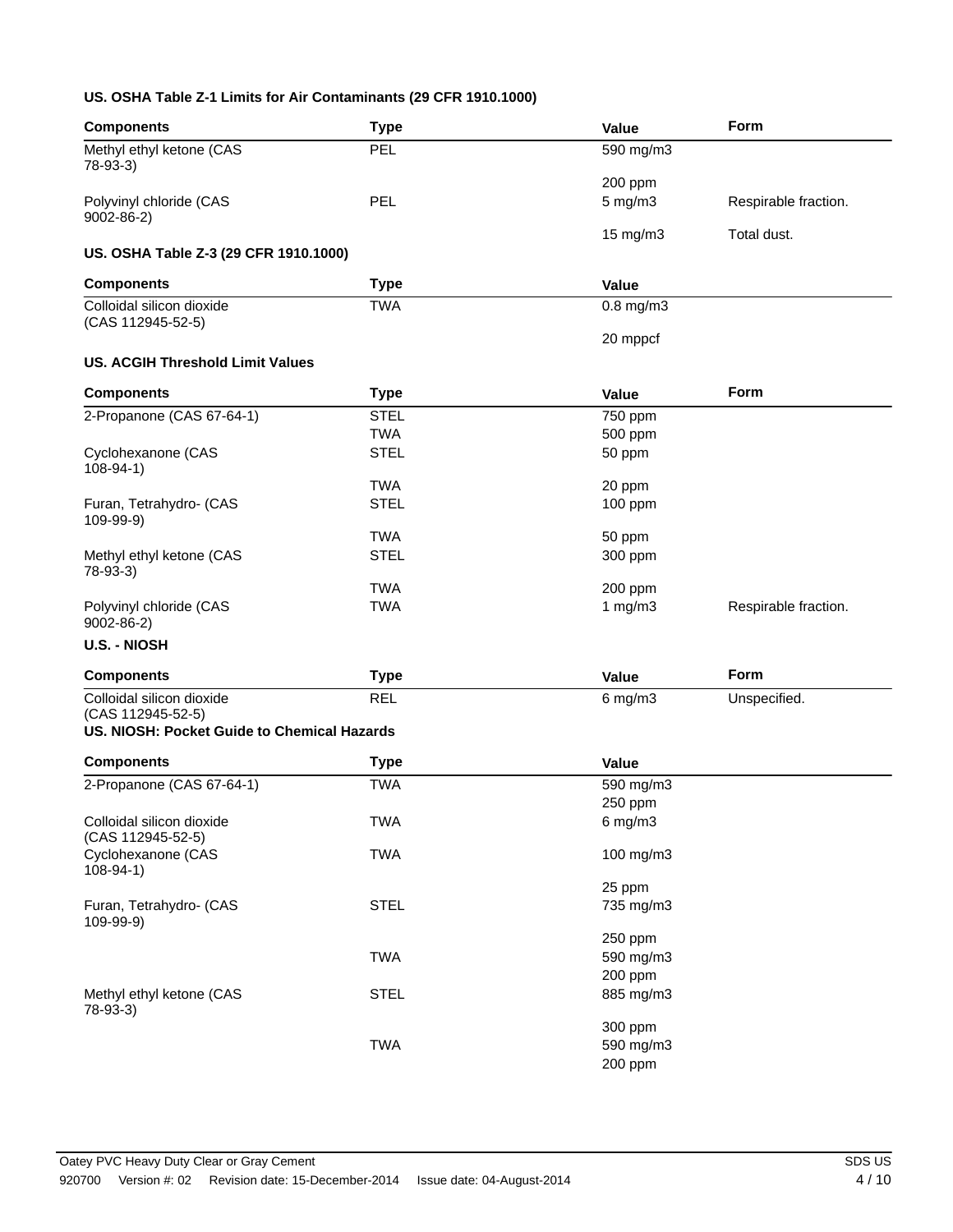## **Biological limit values ACGIH Biological Exposure Indices**

| <b>Components</b>                                                                                                | Value                  | <b>Determinant</b>                                                                                                                                                                                                                                                                                                                                                                                                                                                                                                                                         | <b>Specimen</b>                                                        | <b>Sampling Time</b>                                                                 |
|------------------------------------------------------------------------------------------------------------------|------------------------|------------------------------------------------------------------------------------------------------------------------------------------------------------------------------------------------------------------------------------------------------------------------------------------------------------------------------------------------------------------------------------------------------------------------------------------------------------------------------------------------------------------------------------------------------------|------------------------------------------------------------------------|--------------------------------------------------------------------------------------|
| 2-Propanone (CAS 67-64-1)50 mg/l                                                                                 |                        | Acetone                                                                                                                                                                                                                                                                                                                                                                                                                                                                                                                                                    | Urine                                                                  |                                                                                      |
| Cyclohexanone (CAS<br>$108 - 94 - 1$                                                                             | 80 mg/l                | 1,2-Cyclohexan<br>ediol, with<br>hydrolysis                                                                                                                                                                                                                                                                                                                                                                                                                                                                                                                | Urine                                                                  | $\star$                                                                              |
|                                                                                                                  | $8 \text{ mg/l}$       | Cyclohexanol,<br>with hydrolysis                                                                                                                                                                                                                                                                                                                                                                                                                                                                                                                           | Urine                                                                  |                                                                                      |
| Furan, Tetrahydro- (CAS<br>109-99-9)                                                                             | $2 \text{ mg/l}$       | Tetrahydrofura<br>n                                                                                                                                                                                                                                                                                                                                                                                                                                                                                                                                        | Urine                                                                  | $\star$                                                                              |
| Methyl ethyl ketone (CAS<br>$78-93-3$                                                                            | $2$ mg/l               | <b>MEK</b>                                                                                                                                                                                                                                                                                                                                                                                                                                                                                                                                                 | Urine                                                                  |                                                                                      |
| * - For sampling details, please see the source document.                                                        |                        |                                                                                                                                                                                                                                                                                                                                                                                                                                                                                                                                                            |                                                                        |                                                                                      |
| <b>Exposure guidelines</b>                                                                                       |                        |                                                                                                                                                                                                                                                                                                                                                                                                                                                                                                                                                            |                                                                        |                                                                                      |
| US - California OELs: Skin designation                                                                           |                        |                                                                                                                                                                                                                                                                                                                                                                                                                                                                                                                                                            |                                                                        |                                                                                      |
| Cyclohexanone (CAS 108-94-1)                                                                                     |                        |                                                                                                                                                                                                                                                                                                                                                                                                                                                                                                                                                            | Can be absorbed through the skin.                                      |                                                                                      |
| US - Minnesota Haz Subs: Skin designation applies                                                                |                        |                                                                                                                                                                                                                                                                                                                                                                                                                                                                                                                                                            |                                                                        |                                                                                      |
| Cyclohexanone (CAS 108-94-1)                                                                                     |                        |                                                                                                                                                                                                                                                                                                                                                                                                                                                                                                                                                            | Skin designation applies.                                              |                                                                                      |
| US - Tennessee OELs: Skin designation                                                                            |                        |                                                                                                                                                                                                                                                                                                                                                                                                                                                                                                                                                            |                                                                        |                                                                                      |
| Cyclohexanone (CAS 108-94-1)                                                                                     |                        |                                                                                                                                                                                                                                                                                                                                                                                                                                                                                                                                                            | Can be absorbed through the skin.                                      |                                                                                      |
| US ACGIH Threshold Limit Values: Skin designation                                                                |                        |                                                                                                                                                                                                                                                                                                                                                                                                                                                                                                                                                            |                                                                        |                                                                                      |
| Cyclohexanone (CAS 108-94-1)<br>Furan, Tetrahydro- (CAS 109-99-9)<br>US. NIOSH: Pocket Guide to Chemical Hazards |                        |                                                                                                                                                                                                                                                                                                                                                                                                                                                                                                                                                            | Can be absorbed through the skin.<br>Can be absorbed through the skin. |                                                                                      |
| Cyclohexanone (CAS 108-94-1)                                                                                     |                        |                                                                                                                                                                                                                                                                                                                                                                                                                                                                                                                                                            | Can be absorbed through the skin.                                      |                                                                                      |
| Appropriate engineering<br>controls                                                                              |                        | Explosion-proof general and local exhaust ventilation. Good general ventilation (typically 10 air<br>changes per hour) should be used. Ventilation rates should be matched to conditions. If<br>applicable, use process enclosures, local exhaust ventilation, or other engineering controls to<br>maintain airborne levels below recommended exposure limits. If exposure limits have not been<br>established, maintain airborne levels to an acceptable level. Eye wash facilities and emergency<br>shower must be available when handling this product. |                                                                        |                                                                                      |
| Individual protection measures, such as personal protective equipment                                            |                        |                                                                                                                                                                                                                                                                                                                                                                                                                                                                                                                                                            |                                                                        |                                                                                      |
| <b>Eye/face protection</b>                                                                                       |                        | Wear safety glasses with side shields (or goggles).                                                                                                                                                                                                                                                                                                                                                                                                                                                                                                        |                                                                        |                                                                                      |
| <b>Skin protection</b>                                                                                           |                        |                                                                                                                                                                                                                                                                                                                                                                                                                                                                                                                                                            |                                                                        |                                                                                      |
| <b>Hand protection</b>                                                                                           |                        | Wear appropriate chemical resistant gloves.                                                                                                                                                                                                                                                                                                                                                                                                                                                                                                                |                                                                        |                                                                                      |
| <b>Other</b>                                                                                                     |                        | Wear appropriate chemical resistant clothing.                                                                                                                                                                                                                                                                                                                                                                                                                                                                                                              |                                                                        |                                                                                      |
| <b>Respiratory protection</b>                                                                                    |                        | If engineering controls do not maintain airborne concentrations below recommended exposure<br>limits (where applicable) or to an acceptable level (in countries where exposure limits have not<br>been established), an approved respirator must be worn.                                                                                                                                                                                                                                                                                                  |                                                                        |                                                                                      |
| <b>Thermal hazards</b>                                                                                           |                        | Wear appropriate thermal protective clothing, when necessary.                                                                                                                                                                                                                                                                                                                                                                                                                                                                                              |                                                                        |                                                                                      |
| <b>General hygiene</b><br>considerations                                                                         |                        |                                                                                                                                                                                                                                                                                                                                                                                                                                                                                                                                                            |                                                                        | When using, do not eat, drink or smoke. Wash hands after handling and before eating. |
| 9. Physical and chemical properties                                                                              |                        |                                                                                                                                                                                                                                                                                                                                                                                                                                                                                                                                                            |                                                                        |                                                                                      |
| Appearance                                                                                                       | Opaque.or Translucent. |                                                                                                                                                                                                                                                                                                                                                                                                                                                                                                                                                            |                                                                        |                                                                                      |
| <b>Physical state</b>                                                                                            | Liquid.                |                                                                                                                                                                                                                                                                                                                                                                                                                                                                                                                                                            |                                                                        |                                                                                      |
| Form                                                                                                             | Liquid.                |                                                                                                                                                                                                                                                                                                                                                                                                                                                                                                                                                            |                                                                        |                                                                                      |
| Color                                                                                                            | Gray or Clear.         |                                                                                                                                                                                                                                                                                                                                                                                                                                                                                                                                                            |                                                                        |                                                                                      |
| Odor                                                                                                             | Solvent.               |                                                                                                                                                                                                                                                                                                                                                                                                                                                                                                                                                            |                                                                        |                                                                                      |

**Flash point** 14.0 - 23.0 °F (-10.0 - -5.0 °C)

151 °F (66.11 °C)

**Odor threshold** Not available. **pH** Not available. **Melting point/freezing point** Not available.

**Initial boiling point and boiling**

**Evaporation rate** 5.5 - 8

**range**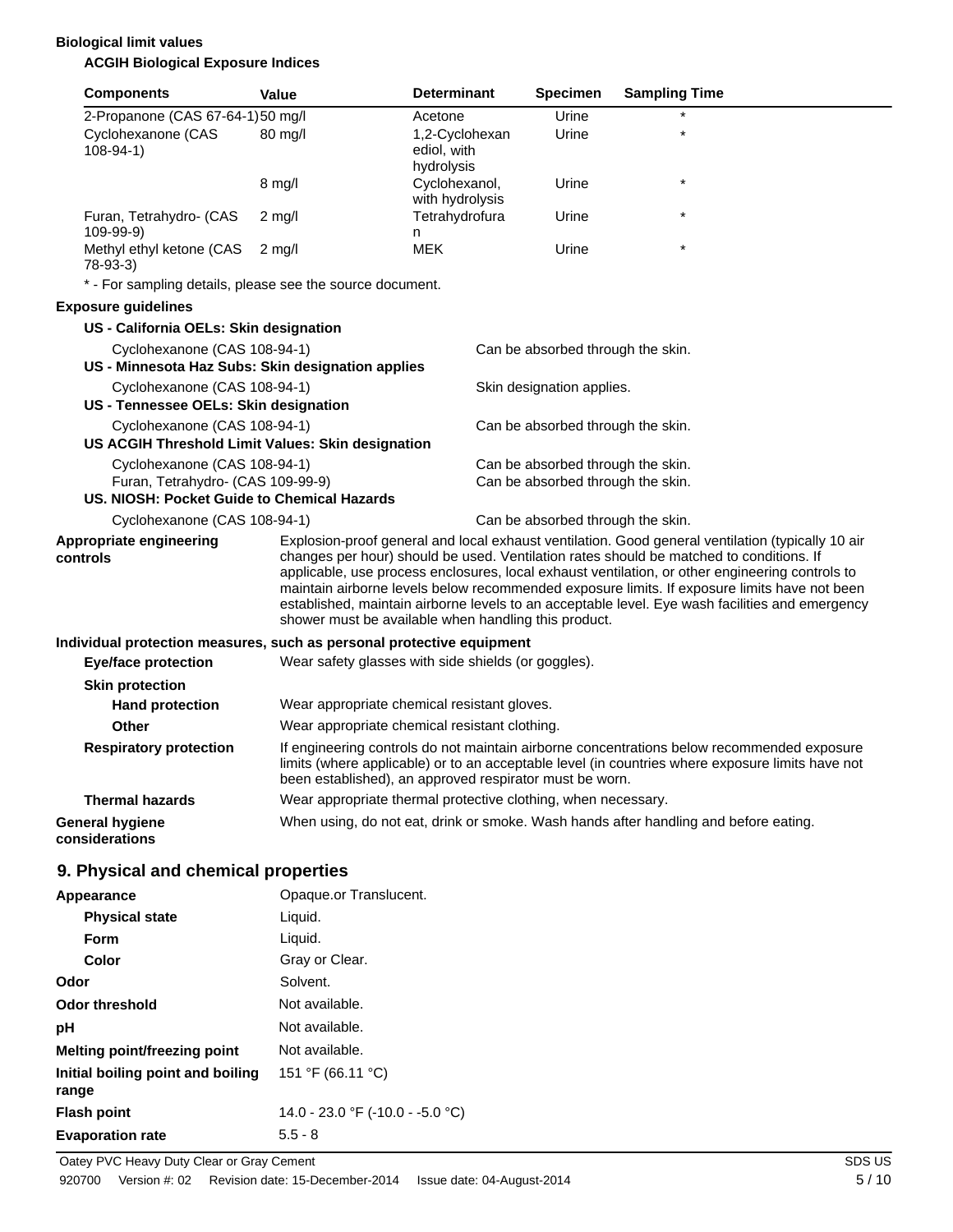| <b>Flammability (solid, gas)</b>                  | Not available.            |
|---------------------------------------------------|---------------------------|
| Upper/lower flammability or explosive limits      |                           |
| <b>Flammability limit - lower</b><br>$(\%)$       | Not available.            |
| <b>Flammability limit - upper</b><br>$(\%)$       | Not available.            |
| Explosive limit - lower (%)                       | Not available.            |
| Explosive limit - upper (%)                       | Not available.            |
| Vapor pressure                                    | 145 mm Hg @ 20 C          |
| <b>Vapor density</b>                              | 2.5                       |
| <b>Relative density</b>                           | $0.88 - 0.92$             |
| Solubility(ies)                                   |                           |
| Solubility (water)                                | Negligible                |
| <b>Partition coefficient</b><br>(n-octanol/water) | Not available.            |
| <b>Auto-ignition temperature</b>                  | Not available.            |
| <b>Decomposition temperature</b>                  | Not available.            |
| <b>Viscosity</b>                                  | 1200 - 2500 cP            |
| <b>Other information</b>                          |                           |
| <b>Bulk density</b>                               | 7.5 lb/gal                |
| VOC (Weight %)                                    | 481 g/l SQACMD Method 304 |
|                                                   |                           |

# **10. Stability and reactivity**

| <b>Reactivity</b>                            | The product is stable and non-reactive under normal conditions of use, storage and transport.                                                     |
|----------------------------------------------|---------------------------------------------------------------------------------------------------------------------------------------------------|
| <b>Chemical stability</b>                    | Material is stable under normal conditions.                                                                                                       |
| <b>Possibility of hazardous</b><br>reactions | No dangerous reaction known under conditions of normal use.                                                                                       |
| <b>Conditions to avoid</b>                   | Avoid heat, sparks, open flames and other ignition sources. Avoid temperatures exceeding the<br>flash point. Contact with incompatible materials. |
| Incompatible materials                       | Acids. Strong oxidizing agents. Ammonia. Amines. Isocyanates. Caustics.                                                                           |
| <b>Hazardous decomposition</b><br>products   | No hazardous decomposition products are known.                                                                                                    |

# **11. Toxicological information**

#### **Information on likely routes of exposure**

| <b>Inhalation</b>                                                                  | May be fatal if swallowed and enters airways. Vapors have a narcotic effect and may cause<br>headache, fatigue, dizziness and nausea. Prolonged inhalation may be harmful. May cause<br>irritation to the respiratory system. |
|------------------------------------------------------------------------------------|-------------------------------------------------------------------------------------------------------------------------------------------------------------------------------------------------------------------------------|
| <b>Skin contact</b>                                                                | Causes skin irritation.                                                                                                                                                                                                       |
| Eye contact                                                                        | Causes serious eye irritation.                                                                                                                                                                                                |
| Ingestion                                                                          | May be fatal if swallowed and enters airways. Harmful if swallowed.                                                                                                                                                           |
| Symptoms related to the<br>physical, chemical and<br>toxicological characteristics | Symptoms may include stinging, tearing, redness, swelling, and blurred vision. Skin irritation. May<br>cause redness and pain. Symptoms of overexposure may be headache, dizziness, tiredness,<br>nausea and vomiting.        |

#### **Information on toxicological effects**

**Acute toxicity** May be fatal if swallowed and enters airways. Narcotic effects. May cause respiratory irritation.

| <b>Species</b><br><b>Test Results</b> |
|---------------------------------------|
|                                       |
|                                       |
|                                       |
| Rabbit<br>948 mg/kg                   |
|                                       |
| 8000 ppm, 4 hours                     |
|                                       |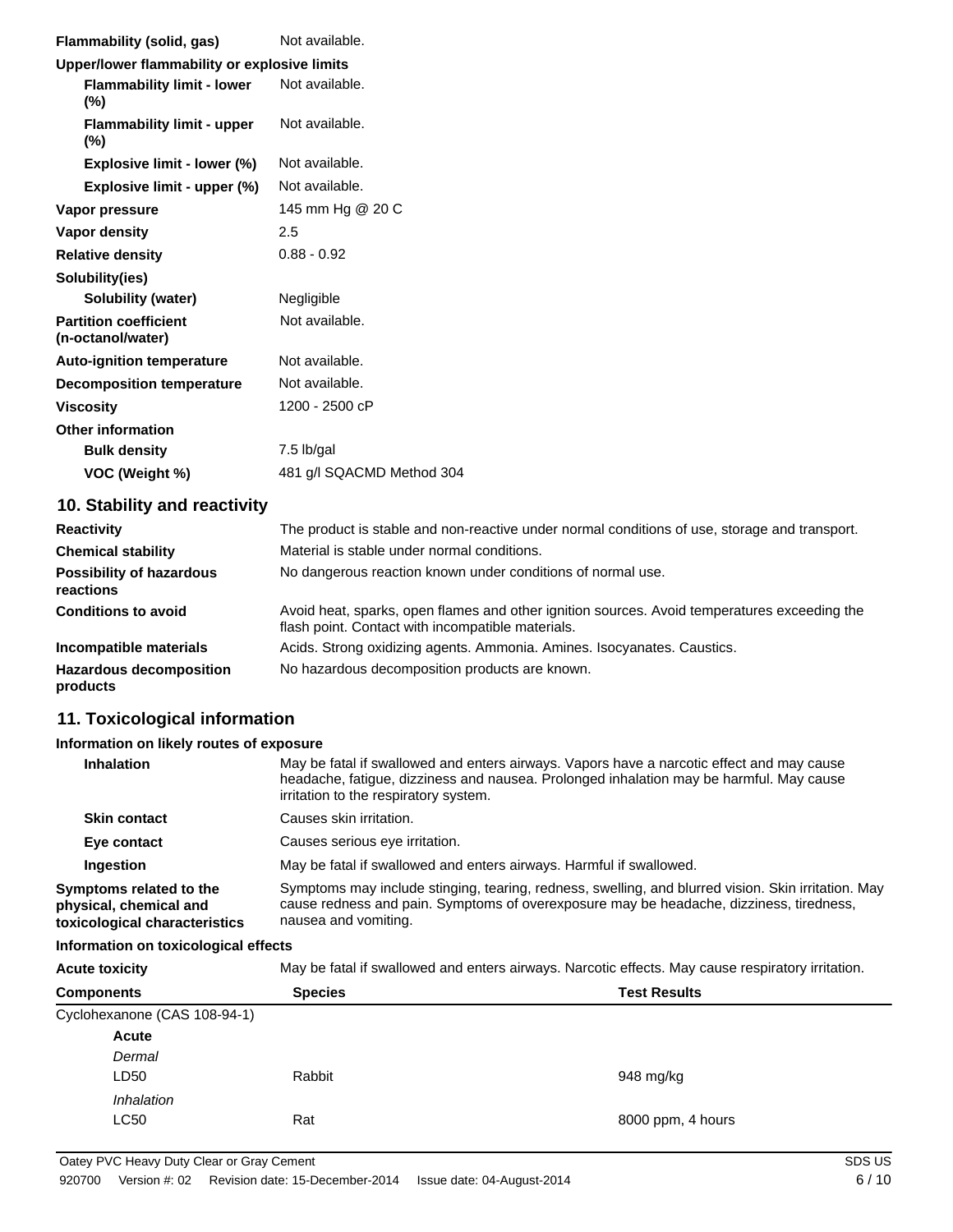| <b>Components</b>                                                                                                                                                                        | <b>Species</b>                                                                                                                                                                                                                                                                                                                                                                                                                                                                                                                                                                                                                                                                                                                                                                                                                                                                                                                                                                                                                                                                                                                                                                                                                                 |                                               |                                                                              | <b>Test Results</b>                                                                                                                                                                                   |
|------------------------------------------------------------------------------------------------------------------------------------------------------------------------------------------|------------------------------------------------------------------------------------------------------------------------------------------------------------------------------------------------------------------------------------------------------------------------------------------------------------------------------------------------------------------------------------------------------------------------------------------------------------------------------------------------------------------------------------------------------------------------------------------------------------------------------------------------------------------------------------------------------------------------------------------------------------------------------------------------------------------------------------------------------------------------------------------------------------------------------------------------------------------------------------------------------------------------------------------------------------------------------------------------------------------------------------------------------------------------------------------------------------------------------------------------|-----------------------------------------------|------------------------------------------------------------------------------|-------------------------------------------------------------------------------------------------------------------------------------------------------------------------------------------------------|
| Oral                                                                                                                                                                                     |                                                                                                                                                                                                                                                                                                                                                                                                                                                                                                                                                                                                                                                                                                                                                                                                                                                                                                                                                                                                                                                                                                                                                                                                                                                |                                               |                                                                              |                                                                                                                                                                                                       |
| LD50                                                                                                                                                                                     | Rat                                                                                                                                                                                                                                                                                                                                                                                                                                                                                                                                                                                                                                                                                                                                                                                                                                                                                                                                                                                                                                                                                                                                                                                                                                            |                                               |                                                                              | 1540 mg/kg                                                                                                                                                                                            |
| * Estimates for product may be based on additional component data not shown.                                                                                                             |                                                                                                                                                                                                                                                                                                                                                                                                                                                                                                                                                                                                                                                                                                                                                                                                                                                                                                                                                                                                                                                                                                                                                                                                                                                |                                               |                                                                              |                                                                                                                                                                                                       |
| <b>Skin corrosion/irritation</b>                                                                                                                                                         | Causes skin irritation.                                                                                                                                                                                                                                                                                                                                                                                                                                                                                                                                                                                                                                                                                                                                                                                                                                                                                                                                                                                                                                                                                                                                                                                                                        |                                               |                                                                              |                                                                                                                                                                                                       |
| Serious eye damage/eye<br>irritation                                                                                                                                                     |                                                                                                                                                                                                                                                                                                                                                                                                                                                                                                                                                                                                                                                                                                                                                                                                                                                                                                                                                                                                                                                                                                                                                                                                                                                | Causes serious eye irritation.                |                                                                              |                                                                                                                                                                                                       |
| Respiratory or skin sensitization                                                                                                                                                        |                                                                                                                                                                                                                                                                                                                                                                                                                                                                                                                                                                                                                                                                                                                                                                                                                                                                                                                                                                                                                                                                                                                                                                                                                                                |                                               |                                                                              |                                                                                                                                                                                                       |
| <b>Respiratory sensitization</b>                                                                                                                                                         | Not available.                                                                                                                                                                                                                                                                                                                                                                                                                                                                                                                                                                                                                                                                                                                                                                                                                                                                                                                                                                                                                                                                                                                                                                                                                                 |                                               |                                                                              |                                                                                                                                                                                                       |
| <b>Skin sensitization</b>                                                                                                                                                                |                                                                                                                                                                                                                                                                                                                                                                                                                                                                                                                                                                                                                                                                                                                                                                                                                                                                                                                                                                                                                                                                                                                                                                                                                                                |                                               | This product is not expected to cause skin sensitization.                    |                                                                                                                                                                                                       |
| <b>Germ cell mutagenicity</b>                                                                                                                                                            | mutagenic or genotoxic.                                                                                                                                                                                                                                                                                                                                                                                                                                                                                                                                                                                                                                                                                                                                                                                                                                                                                                                                                                                                                                                                                                                                                                                                                        |                                               |                                                                              | No data available to indicate product or any components present at greater than 0.1% are                                                                                                              |
| Carcinogenicity                                                                                                                                                                          | Suspected of causing cancer. In 2012 USEPA Integrated Risk Information System (IRIS)<br>reviewed a two species inhalation lifetime study on THF conducted by NTP (1998). Male rats<br>developed renal tumors and female mice developed liver tumors while neither the female rats nor<br>the male mice showed similar results. Because the carcinogenic mechanisms could not be<br>identified clearly in either species for either tumor, the EPA determined that the male rat and<br>female mouse findings are relevant to the assessment of carcinogenic potential in humans.<br>Therefore, the IRIS review concludes that these data in aggregate indicate that there is<br>"suggestive evidence of carcinogenic potential" following exposure to THF by all routes of<br>exposure. This product contains polyvinyl chloride (PVC) that is not a fabricated product, and is<br>therefore, defined and regulated as a toxic and hazardous substance under 29 C.F.R. §<br>1910.1017 due to the presumed presence of residual vinyl chloride monomer. The concentrations<br>of residual vinyl chloride calculated to be contained in this product are well below the threshold for<br>classification in accordance with 29 C.F.R. § 1910.1200. |                                               |                                                                              |                                                                                                                                                                                                       |
| IARC Monographs. Overall Evaluation of Carcinogenicity                                                                                                                                   |                                                                                                                                                                                                                                                                                                                                                                                                                                                                                                                                                                                                                                                                                                                                                                                                                                                                                                                                                                                                                                                                                                                                                                                                                                                |                                               |                                                                              |                                                                                                                                                                                                       |
| Colloidal silicon dioxide (CAS 112945-52-5)<br>Cyclohexanone (CAS 108-94-1)<br>Polyvinyl chloride (CAS 9002-86-2)<br>OSHA Specifically Regulated Substances (29 CFR 1910.1001-1050)      |                                                                                                                                                                                                                                                                                                                                                                                                                                                                                                                                                                                                                                                                                                                                                                                                                                                                                                                                                                                                                                                                                                                                                                                                                                                |                                               |                                                                              | 3 Not classifiable as to carcinogenicity to humans.<br>3 Not classifiable as to carcinogenicity to humans.<br>3 Not classifiable as to carcinogenicity to humans.                                     |
| Polyvinyl chloride (CAS 9002-86-2)                                                                                                                                                       |                                                                                                                                                                                                                                                                                                                                                                                                                                                                                                                                                                                                                                                                                                                                                                                                                                                                                                                                                                                                                                                                                                                                                                                                                                                |                                               | Cancer                                                                       |                                                                                                                                                                                                       |
| <b>Reproductive toxicity</b>                                                                                                                                                             |                                                                                                                                                                                                                                                                                                                                                                                                                                                                                                                                                                                                                                                                                                                                                                                                                                                                                                                                                                                                                                                                                                                                                                                                                                                |                                               | This product is not expected to cause reproductive or developmental effects. |                                                                                                                                                                                                       |
| Specific target organ toxicity -<br>single exposure                                                                                                                                      | Respiratory tract irritation. Narcotic effects.                                                                                                                                                                                                                                                                                                                                                                                                                                                                                                                                                                                                                                                                                                                                                                                                                                                                                                                                                                                                                                                                                                                                                                                                |                                               |                                                                              |                                                                                                                                                                                                       |
| Specific target organ toxicity -<br>repeated exposure                                                                                                                                    | Not classified.                                                                                                                                                                                                                                                                                                                                                                                                                                                                                                                                                                                                                                                                                                                                                                                                                                                                                                                                                                                                                                                                                                                                                                                                                                |                                               |                                                                              |                                                                                                                                                                                                       |
| <b>Aspiration hazard</b>                                                                                                                                                                 |                                                                                                                                                                                                                                                                                                                                                                                                                                                                                                                                                                                                                                                                                                                                                                                                                                                                                                                                                                                                                                                                                                                                                                                                                                                | May be fatal if swallowed and enters airways. |                                                                              |                                                                                                                                                                                                       |
| <b>Chronic effects</b>                                                                                                                                                                   | Prolonged inhalation may be harmful.                                                                                                                                                                                                                                                                                                                                                                                                                                                                                                                                                                                                                                                                                                                                                                                                                                                                                                                                                                                                                                                                                                                                                                                                           |                                               |                                                                              |                                                                                                                                                                                                       |
| 12. Ecological information                                                                                                                                                               |                                                                                                                                                                                                                                                                                                                                                                                                                                                                                                                                                                                                                                                                                                                                                                                                                                                                                                                                                                                                                                                                                                                                                                                                                                                |                                               |                                                                              |                                                                                                                                                                                                       |
| <b>Ecotoxicity</b>                                                                                                                                                                       |                                                                                                                                                                                                                                                                                                                                                                                                                                                                                                                                                                                                                                                                                                                                                                                                                                                                                                                                                                                                                                                                                                                                                                                                                                                |                                               |                                                                              | The product is not classified as environmentally hazardous. However, this does not exclude the<br>possibility that large or frequent spills can have a harmful or damaging effect on the environment. |
| <b>Components</b>                                                                                                                                                                        |                                                                                                                                                                                                                                                                                                                                                                                                                                                                                                                                                                                                                                                                                                                                                                                                                                                                                                                                                                                                                                                                                                                                                                                                                                                | <b>Species</b>                                |                                                                              | <b>Test Results</b>                                                                                                                                                                                   |
| Cyclohexanone (CAS 108-94-1)<br><b>Aquatic</b>                                                                                                                                           |                                                                                                                                                                                                                                                                                                                                                                                                                                                                                                                                                                                                                                                                                                                                                                                                                                                                                                                                                                                                                                                                                                                                                                                                                                                |                                               |                                                                              |                                                                                                                                                                                                       |
| Fish                                                                                                                                                                                     | LC50                                                                                                                                                                                                                                                                                                                                                                                                                                                                                                                                                                                                                                                                                                                                                                                                                                                                                                                                                                                                                                                                                                                                                                                                                                           |                                               |                                                                              | Fathead minnow (Pimephales promelas) 481 - 578 mg/l, 96 hours                                                                                                                                         |
| * Estimates for product may be based on additional component data not shown.                                                                                                             |                                                                                                                                                                                                                                                                                                                                                                                                                                                                                                                                                                                                                                                                                                                                                                                                                                                                                                                                                                                                                                                                                                                                                                                                                                                |                                               |                                                                              |                                                                                                                                                                                                       |
| <b>Persistence and degradability</b>                                                                                                                                                     | No data is available on the degradability of this product.                                                                                                                                                                                                                                                                                                                                                                                                                                                                                                                                                                                                                                                                                                                                                                                                                                                                                                                                                                                                                                                                                                                                                                                     |                                               |                                                                              |                                                                                                                                                                                                       |
| <b>Bioaccumulative potential</b>                                                                                                                                                         | No data available.                                                                                                                                                                                                                                                                                                                                                                                                                                                                                                                                                                                                                                                                                                                                                                                                                                                                                                                                                                                                                                                                                                                                                                                                                             |                                               |                                                                              |                                                                                                                                                                                                       |
| Partition coefficient n-octanol / water (log Kow)<br>2-Propanone (CAS 67-64-1)<br>Cyclohexanone (CAS 108-94-1)<br>Furan, Tetrahydro- (CAS 109-99-9)<br>Methyl ethyl ketone (CAS 78-93-3) |                                                                                                                                                                                                                                                                                                                                                                                                                                                                                                                                                                                                                                                                                                                                                                                                                                                                                                                                                                                                                                                                                                                                                                                                                                                |                                               | $-0.24$<br>0.81<br>0.46<br>0.29                                              |                                                                                                                                                                                                       |
| <b>Mobility in soil</b>                                                                                                                                                                  | No data available.                                                                                                                                                                                                                                                                                                                                                                                                                                                                                                                                                                                                                                                                                                                                                                                                                                                                                                                                                                                                                                                                                                                                                                                                                             |                                               |                                                                              |                                                                                                                                                                                                       |
|                                                                                                                                                                                          |                                                                                                                                                                                                                                                                                                                                                                                                                                                                                                                                                                                                                                                                                                                                                                                                                                                                                                                                                                                                                                                                                                                                                                                                                                                |                                               |                                                                              |                                                                                                                                                                                                       |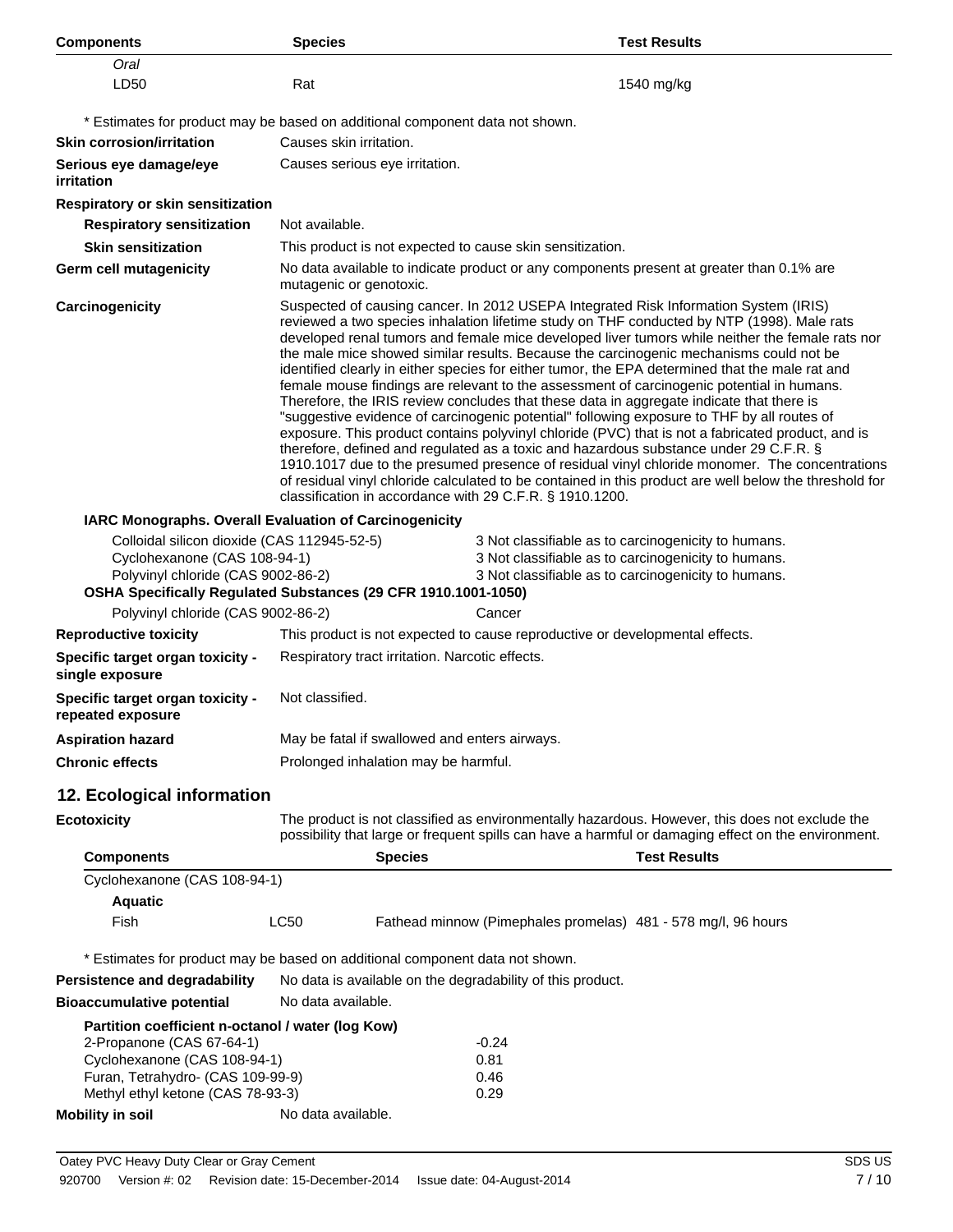**Other adverse effects** No other adverse environmental effects (e.g. ozone depletion, photochemical ozone creation potential, endocrine disruption, global warming potential) are expected from this component.

# **13. Disposal considerations**

| <b>Disposal instructions</b>             | Collect and reclaim or dispose in sealed containers at licensed waste disposal site. This material<br>and its container must be disposed of as hazardous waste. Do not allow this material to drain into<br>sewers/water supplies. Do not contaminate ponds, waterways or ditches with chemical or used<br>container. Dispose of contents/container in accordance with local/regional/national/international<br>regulations. |
|------------------------------------------|------------------------------------------------------------------------------------------------------------------------------------------------------------------------------------------------------------------------------------------------------------------------------------------------------------------------------------------------------------------------------------------------------------------------------|
| Local disposal regulations               | Dispose in accordance with all applicable regulations.                                                                                                                                                                                                                                                                                                                                                                       |
| Hazardous waste code                     | The waste code should be assigned in discussion between the user, the producer and the waste<br>disposal company.                                                                                                                                                                                                                                                                                                            |
| Waste from residues / unused<br>products | Dispose of in accordance with local regulations. Empty containers or liners may retain some<br>product residues. This material and its container must be disposed of in a safe manner (see:<br>Disposal instructions).                                                                                                                                                                                                       |
| Contaminated packaging                   | Empty containers should be taken to an approved waste handling site for recycling or disposal.<br>Since emptied containers may retain product residue, follow label warnings even after container is<br>emptied.                                                                                                                                                                                                             |

# **14. Transport information**

| <b>DOT</b>                        |                                                                                                      |
|-----------------------------------|------------------------------------------------------------------------------------------------------|
| UN number                         | <b>UN1133</b>                                                                                        |
| UN proper shipping name           | Adhesives                                                                                            |
| <b>Transport hazard class(es)</b> |                                                                                                      |
| <b>Class</b>                      | $\ensuremath{\mathsf{3}}$                                                                            |
| <b>Subsidiary risk</b>            |                                                                                                      |
| Label(s)                          | 3                                                                                                    |
| <b>Packing group</b>              | $\mathsf{II}$                                                                                        |
|                                   | Special precautions for user Read safety instructions, SDS and emergency procedures before handling. |
| <b>Special provisions</b>         | T11, TP1, TP8, TP27                                                                                  |
| <b>Packaging exceptions</b>       | 150                                                                                                  |
| Packaging non bulk                | 201                                                                                                  |
| <b>Packaging bulk</b>             | 243                                                                                                  |
| <b>IATA</b>                       |                                                                                                      |
| <b>UN number</b>                  | <b>UN1133</b>                                                                                        |
| UN proper shipping name           | Adhesives                                                                                            |
| <b>Transport hazard class(es)</b> |                                                                                                      |
| <b>Class</b>                      | 3                                                                                                    |
| <b>Subsidiary risk</b>            |                                                                                                      |
| <b>Packing group</b>              | $\mathbf{I}$                                                                                         |
| <b>Environmental hazards</b>      | No.                                                                                                  |
| <b>ERG Code</b>                   | 3L                                                                                                   |
|                                   | Special precautions for user Read safety instructions, SDS and emergency procedures before handling. |
| <b>IMDG</b>                       |                                                                                                      |
| <b>UN number</b>                  | <b>UN1133</b>                                                                                        |
| UN proper shipping name           | <b>ADHESIVES</b>                                                                                     |
| <b>Transport hazard class(es)</b> |                                                                                                      |
| <b>Class</b>                      | 3                                                                                                    |
| <b>Subsidiary risk</b>            |                                                                                                      |
| <b>Packing group</b>              | $\mathbf{I}$                                                                                         |
| <b>Environmental hazards</b>      |                                                                                                      |
| <b>Marine pollutant</b>           | No.                                                                                                  |
| <b>EmS</b>                        | F-E, S-D                                                                                             |
|                                   | Special precautions for user Read safety instructions, SDS and emergency procedures before handling. |
| Transport in bulk according to    | Not available.                                                                                       |
| Annex II of MARPOL 73/78 and      |                                                                                                      |
| the IBC Code                      |                                                                                                      |
|                                   |                                                                                                      |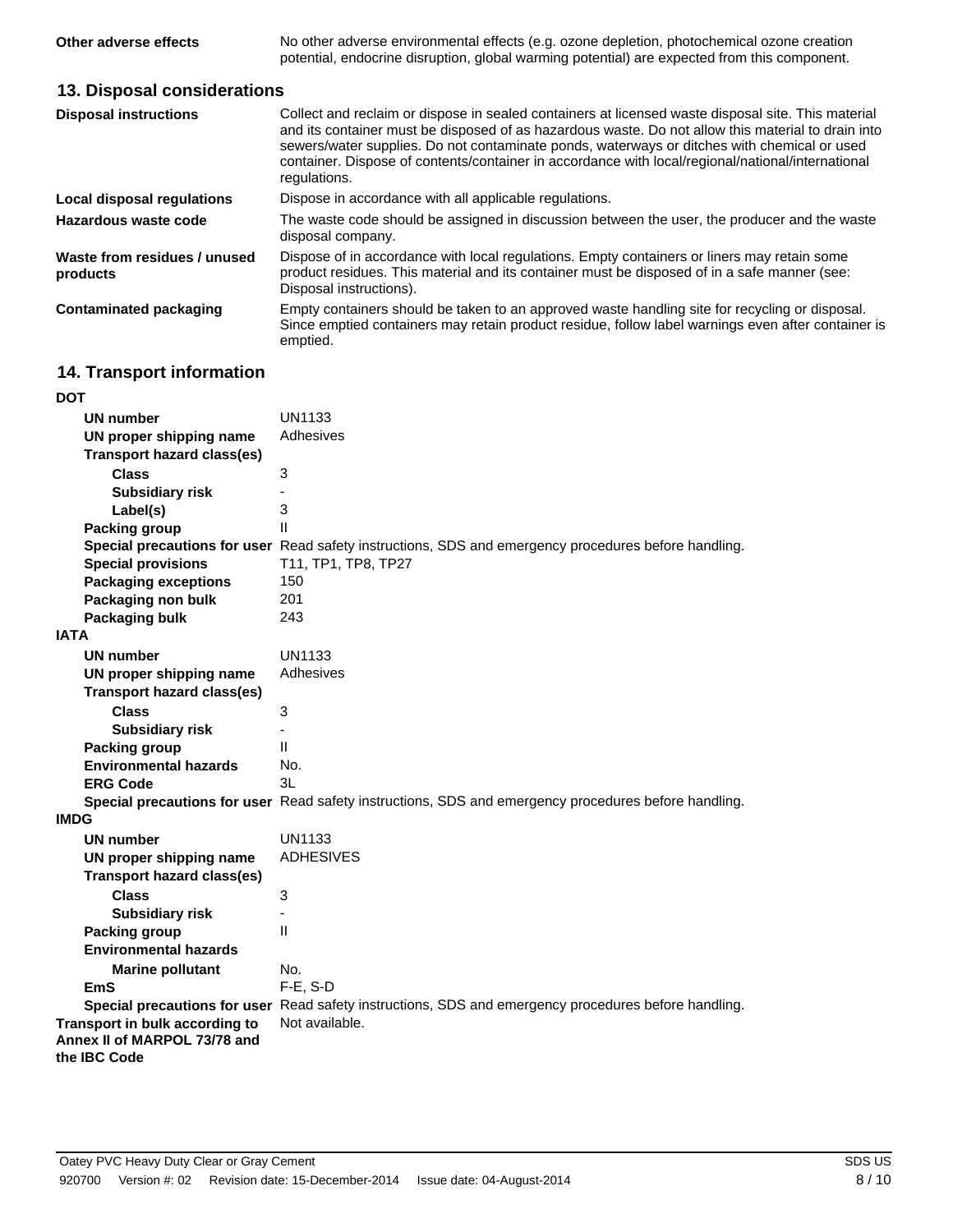# **15. Regulatory information**

| 15. Regulatory information                                                                                                                                                         |                                                                                            |                                                                                                             |
|------------------------------------------------------------------------------------------------------------------------------------------------------------------------------------|--------------------------------------------------------------------------------------------|-------------------------------------------------------------------------------------------------------------|
| <b>US federal regulations</b>                                                                                                                                                      | Standard, 29 CFR 1910.1200.<br>All components are on the U.S. EPA TSCA Inventory List.     | This product is a "Hazardous Chemical" as defined by the OSHA Hazard Communication                          |
|                                                                                                                                                                                    | TSCA Section 12(b) Export Notification (40 CFR 707, Subpt. D)                              |                                                                                                             |
| Not regulated.                                                                                                                                                                     |                                                                                            |                                                                                                             |
|                                                                                                                                                                                    | OSHA Specifically Regulated Substances (29 CFR 1910.1001-1050)                             |                                                                                                             |
| Polyvinyl chloride (CAS 9002-86-2)                                                                                                                                                 |                                                                                            | Cancer<br>Central nervous system                                                                            |
|                                                                                                                                                                                    |                                                                                            | Liver                                                                                                       |
|                                                                                                                                                                                    |                                                                                            | <b>Blood</b>                                                                                                |
| <b>CERCLA Hazardous Substance List (40 CFR 302.4)</b>                                                                                                                              |                                                                                            | Flammability                                                                                                |
| 2-Propanone (CAS 67-64-1)                                                                                                                                                          |                                                                                            | <b>LISTED</b>                                                                                               |
| Cyclohexanone (CAS 108-94-1)                                                                                                                                                       |                                                                                            | <b>LISTED</b>                                                                                               |
| Furan, Tetrahydro- (CAS 109-99-9)                                                                                                                                                  |                                                                                            | <b>LISTED</b>                                                                                               |
| Methyl ethyl ketone (CAS 78-93-3)                                                                                                                                                  |                                                                                            | <b>LISTED</b>                                                                                               |
| Superfund Amendments and Reauthorization Act of 1986 (SARA)                                                                                                                        |                                                                                            |                                                                                                             |
| <b>Hazard categories</b>                                                                                                                                                           | Immediate Hazard - Yes<br>Delayed Hazard - No<br>Fire Hazard - Yes<br>Pressure Hazard - No |                                                                                                             |
|                                                                                                                                                                                    | Reactivity Hazard - No                                                                     |                                                                                                             |
| SARA 302 Extremely hazardous substance<br>Not listed.                                                                                                                              |                                                                                            |                                                                                                             |
| SARA 311/312 Hazardous                                                                                                                                                             | No                                                                                         |                                                                                                             |
| chemical                                                                                                                                                                           |                                                                                            |                                                                                                             |
| SARA 313 (TRI reporting)<br>Not regulated.                                                                                                                                         |                                                                                            |                                                                                                             |
| Other federal regulations                                                                                                                                                          |                                                                                            |                                                                                                             |
|                                                                                                                                                                                    | Clean Air Act (CAA) Section 112 Hazardous Air Pollutants (HAPs) List                       |                                                                                                             |
| Not regulated.                                                                                                                                                                     |                                                                                            |                                                                                                             |
|                                                                                                                                                                                    | Clean Air Act (CAA) Section 112(r) Accidental Release Prevention (40 CFR 68.130)           |                                                                                                             |
| Not regulated.                                                                                                                                                                     |                                                                                            |                                                                                                             |
| <b>Safe Drinking Water Act</b><br>(SDWA)                                                                                                                                           | Not regulated.                                                                             |                                                                                                             |
| <b>Chemical Code Number</b>                                                                                                                                                        |                                                                                            | Drug Enforcement Administration (DEA). List 2, Essential Chemicals (21 CFR 1310.02(b) and 1310.04(f)(2) and |
| 2-Propanone (CAS 67-64-1)                                                                                                                                                          |                                                                                            | 6532                                                                                                        |
| Methyl ethyl ketone (CAS 78-93-3)                                                                                                                                                  |                                                                                            | 6714<br>Drug Enforcement Administration (DEA). List 1 & 2 Exempt Chemical Mixtures (21 CFR 1310.12(c))      |
| 2-Propanone (CAS 67-64-1)                                                                                                                                                          |                                                                                            | 35 %WV                                                                                                      |
| Methyl ethyl ketone (CAS 78-93-3)                                                                                                                                                  |                                                                                            | 35 %WV                                                                                                      |
| <b>DEA Exempt Chemical Mixtures Code Number</b>                                                                                                                                    |                                                                                            |                                                                                                             |
| 2-Propanone (CAS 67-64-1)<br>Methyl ethyl ketone (CAS 78-93-3)                                                                                                                     |                                                                                            | 6532<br>6714                                                                                                |
| <b>US state regulations</b>                                                                                                                                                        |                                                                                            |                                                                                                             |
| US. Massachusetts RTK - Substance List                                                                                                                                             |                                                                                            |                                                                                                             |
| 2-Propanone (CAS 67-64-1)<br>Colloidal silicon dioxide (CAS 112945-52-5)<br>Cyclohexanone (CAS 108-94-1)<br>Furan, Tetrahydro- (CAS 109-99-9)<br>Methyl ethyl ketone (CAS 78-93-3) |                                                                                            |                                                                                                             |
|                                                                                                                                                                                    | US. New Jersey Worker and Community Right-to-Know Act                                      |                                                                                                             |
| 2-Propanone (CAS 67-64-1)                                                                                                                                                          |                                                                                            |                                                                                                             |

Cyclohexanone (CAS 108-94-1) Furan, Tetrahydro- (CAS 109-99-9) Methyl ethyl ketone (CAS 78-93-3)